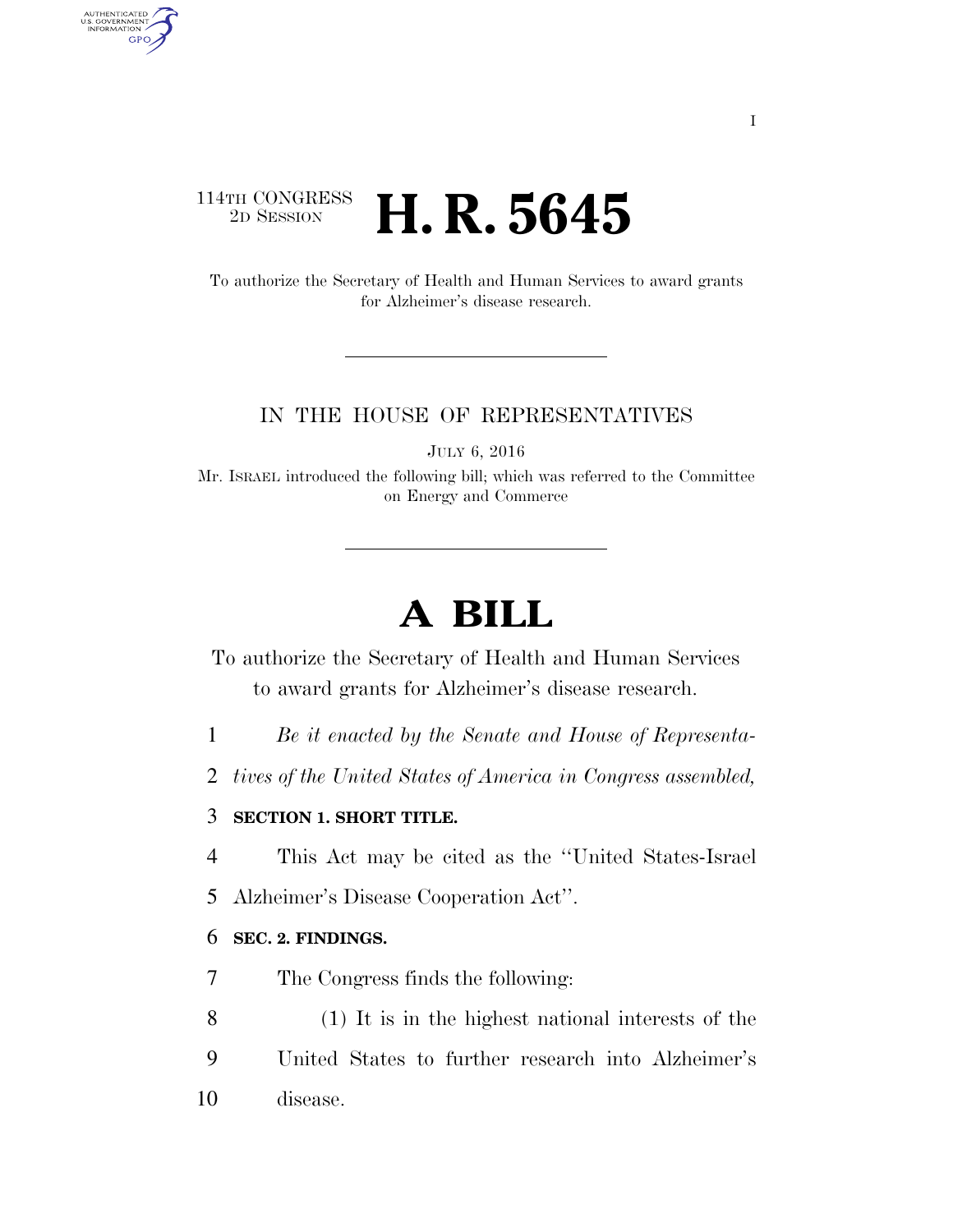| $\mathbf{1}$   | (2) The State of Israel is a steadfast ally of the     |
|----------------|--------------------------------------------------------|
| $\overline{2}$ | United States.                                         |
| 3              | (3) The special relationship between the United        |
| $\overline{4}$ | States and Israel is manifested in a variety of coop-  |
| 5              | erative scientific research and development pro-       |
| 6              | grams, such as—                                        |
| 7              | (A) the United States-Israel Binational                |
| 8              | Science Foundation;                                    |
| 9              | (B) the United States-Israel Binational In-            |
| 10             | dustrial Research and Development Founda-              |
| 11             | tion; and                                              |
| 12             | (C) the United States-Israel Energy Co-                |
| 13             | operation Act.                                         |
| 14             | (4) Those programs have made possible many             |
| 15             | scientific, technological, and commercial break-       |
| 16             | throughs in fields including the life sciences, medi-  |
| 17             | cine, bioengineering, agriculture, biotechnology, com- |
| 18             | munications, and energy development.                   |
| 19             | (5) Israeli scientists are at the forefront of re-     |
| <b>20</b>      | search and development in the field of Alzheimer's     |
| 21             | disease.                                               |
| <u>22</u>      | (6) Enhanced cooperation between the United            |
| 23             | States and Israel for the purpose of research in Alz-  |
| 24             | heimer's disease would be in the national interests of |
| 25             | both countries.                                        |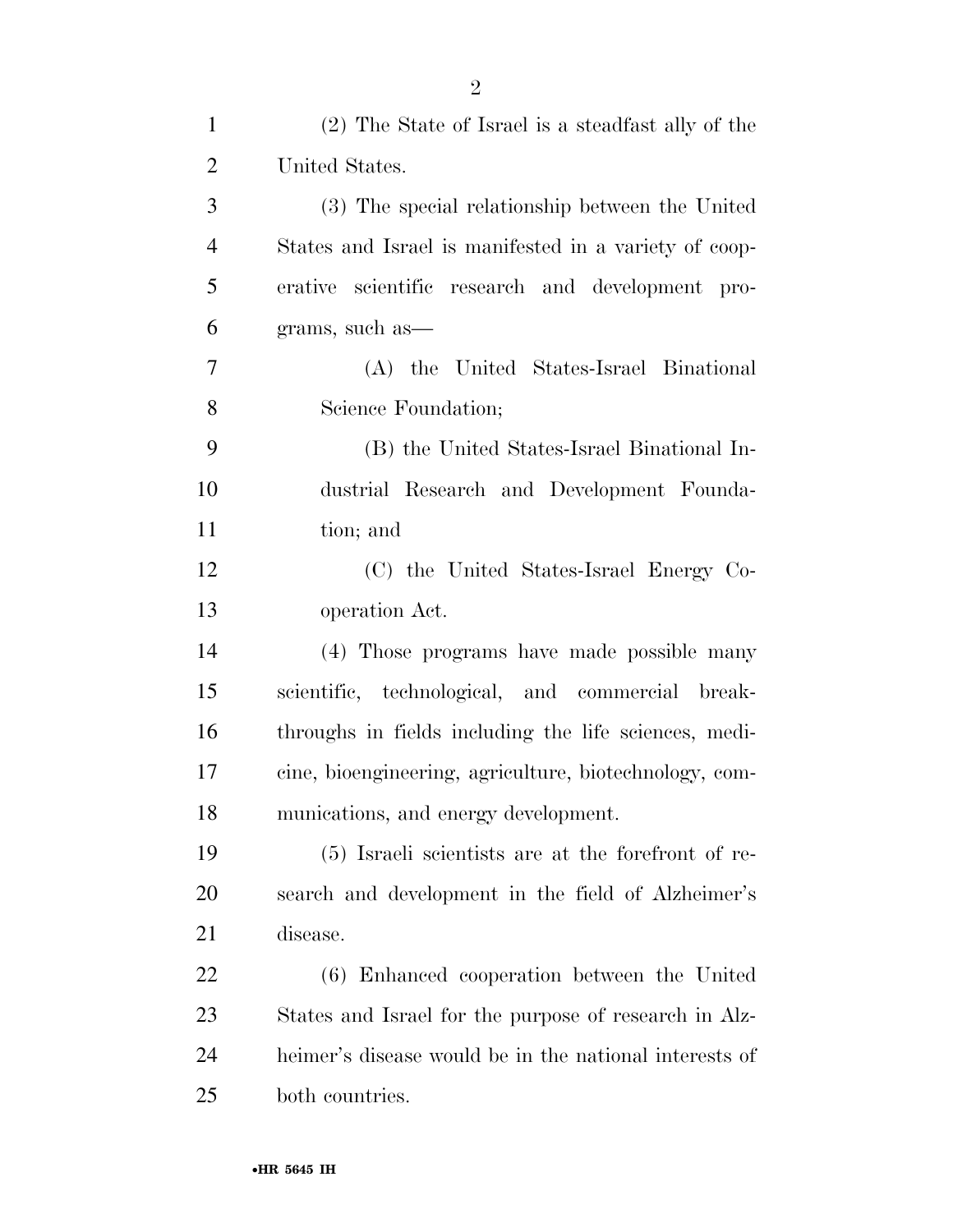| $\mathbf{1}$   | SEC. 3. GRANTS FOR ALZHEIMER'S DISEASE RESEARCH.     |
|----------------|------------------------------------------------------|
| $\overline{2}$ | (a) GRANT PROGRAM.—                                  |
| 3              | (1) ESTABLISHMENT.—The Secretary of Health           |
| $\overline{4}$ | and Human Services (in this section referred to as   |
| 5              | the "Secretary") shall establish a program of award- |
| 6              | ing grants to support research on the development    |
| 7              | and commercialization of applicable tools, treat-    |
| 8              | ments, and cures for Alzheimer's disease and other   |
| 9              | dementias.                                           |
| 10             | (2) ELIGIBLE PROJECTS.—To be eligible for            |
| 11             | funding under this section, a project shall—         |
| 12             | (A) be designed to further research de-              |
| 13             | scribed in paragraph $(1)$ ; and                     |
| 14             | (B) be a joint venture between—                      |
| 15             | $(i)(I)$ a for-profit business entity, aca-          |
| 16             | demic institution, National Laboratory (as           |
| 17             | defined in section 2 of the Energy Policy            |
| 18             | Act of 2005 (42 U.S.C. 15801)), or non-              |
| 19             | profit entity in the United States; and              |
| 20             | (II) a for-profit business entity, aca-              |
| 21             | demic institution, or nonprofit entity in            |
| 22             | Israel; or                                           |
| 23             | $(ii)(I)$ the Federal Government; and                |
| 24             | (II) the Government of Israel.                       |
| 25             | (3) APPLICATIONS.—To seek a grant under this         |
| 26             | section, an applicant shall submit to the Secretary  |
|                |                                                      |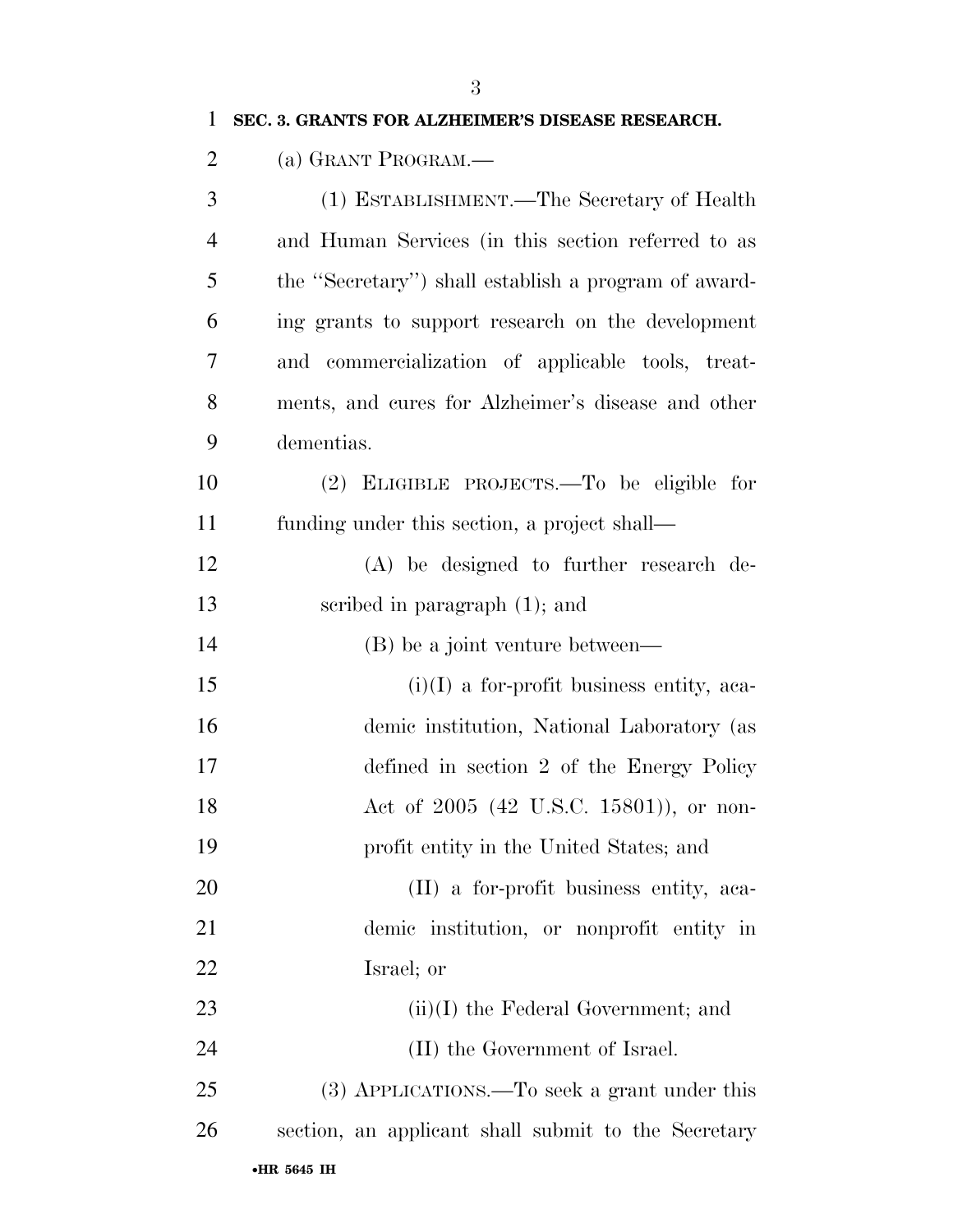| $\mathbf{1}$   | an application in accordance with procedures estab-   |
|----------------|-------------------------------------------------------|
| $\overline{2}$ | lished by the Secretary, in consultation with the ad- |
| 3              | visory board established under paragraph (4).         |
| $\overline{4}$ | $(4)$ ADVISORY BOARD.—                                |
| 5              | ESTABLISHMENT.—The<br>(A)<br>Secretary                |
| 6              | shall establish an advisory board—                    |
| 7              | (i) to monitor the method by which                    |
| 8              | grants are awarded under this section; and            |
| 9              | (ii) to provide to the Secretary peri-                |
| 10             | odic performance reviews of actions taken             |
| 11             | to carry out this section.                            |
| 12             | (B) COMPOSITION.—The advisory board                   |
| 13             | established under subparagraph (A) shall be           |
| 14             | composed of 3 members, to be appointed by the         |
| 15             | Secretary, of whom—                                   |
| 16             | (i) 1 shall be a representative of the                |
| 17             | Federal Government;                                   |
| 18             | (ii) 1 shall be selected from a list of               |
| 19             | nominees provided by the United States-               |
| 20             | Israel Binational Science Foundation; and             |
| 21             | (iii) 1 shall be selected from a list of              |
| 22             | nominees provided by the United States-               |
| 23             | Israel Binational Industrial Research and             |
| 24             | Development Foundation.                               |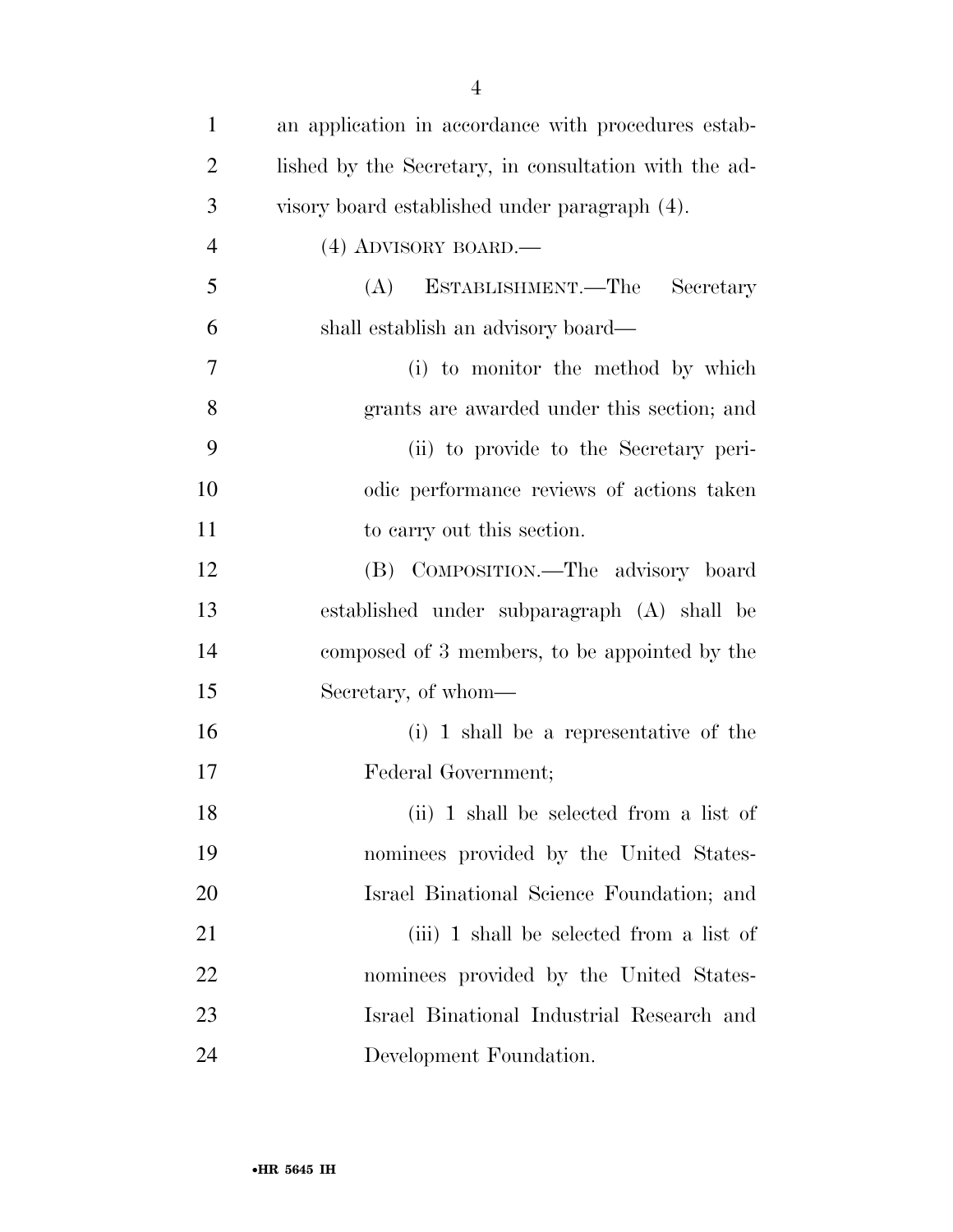| $\mathbf{1}$   | (5) CONTRIBUTED FUNDS.—Notwithstanding                    |
|----------------|-----------------------------------------------------------|
| $\overline{2}$ | section 3302 of title 31, United States Code, the         |
| 3              | Secretary may accept, retain, and use funds contrib-      |
| $\overline{4}$ | uted by any person, government entity, or organiza-       |
| 5              | tion for purposes of carrying out this section—           |
| 6              | (A) without further appropriation; and                    |
| 7              | (B) without fiscal year limitation.                       |
| 8              | $(6)$ REPORT.—Not later than 180 days after               |
| 9              | the date of completion of a project for which a grant     |
| 10             | is provided under this section, the grant recipient       |
| 11             | shall submit to the Secretary a report that con-          |
| 12             | tains—                                                    |
| 13             | $(A)$ a description of the method by which                |
| 14             | the recipient used the grant funds; and                   |
| 15             | (B) an evaluation of the level of success of              |
| 16             | each project funded by the grant.                         |
| 17             | (7) CLASSIFICATION.—Grants shall be awarded               |
| 18             | under this section only for projects that are consid-     |
| 19             | ered to be unclassified by both the United States         |
| 20             | and Israel.                                               |
| 21             | (b) TERMINATION.—The grant program and the ad-            |
| 22             | visory committee established under this section terminate |
| 23             | on the date that is 7 years after the date of enactment   |
| 24             | of this Act.                                              |